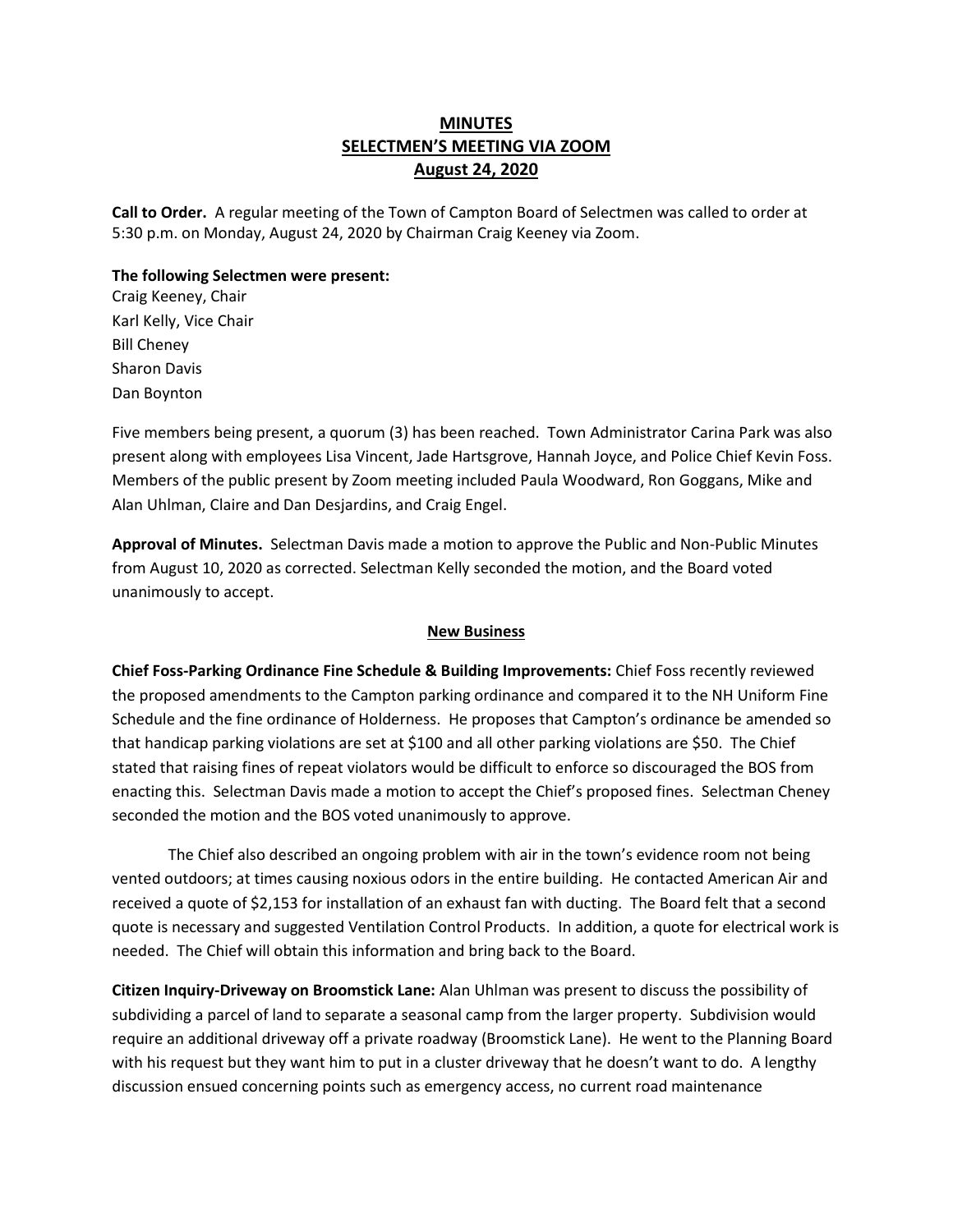agreement, and insufficient road frontage. The current length of Broomstick Lane and a crossing right of way equal approximately 280 feet, and a land-locked piece of property abuts. After discussing these issues and various state regulations concerning roadways, the Board was favorably inclined if Mr. Uhlman addressed three issues:

- 1. Creating a road maintenance agreement between all the property owners on Broomstick Lane. The executed agreement would then be filed at the county seat by Mr. Uhlman as required by state statute.
- 2. A cul-de-sac would need to be created for emergency vehicle access.
- 3. An easement of 50' would need to be created to the landlocked property.

Chairman Keeney agreed to meet with Mr. Uhlman at the site to view the proposed area of work.

**Treasurer's Request for Credit Card Minimum:** Mary Durgin has requested a \$10.00 minimum on all town credit card transactions. Hannah Joyce clarified the discussion by pointing out that credit card processing fees are paid by the cardholder, not the town. Hannah also stated that she has been working with Mary to help facilitate matching town records with the credit card statement. She stated that the process is tedious but doable.

## **Old Business**

-none-

### **Correspondence**

Carina Park stated that the Zoning Board of Thornton is having a meeting tonight concerning a cell tower on Upper Mad River Road.

A meeting between the Campton Planning Board and consultant Tara Buford is set for September first. Ms. Buford has requested guidance from BOS since there has been resistance to her work. Ms. Park suggested creating a subcommittee consisting of members from the BOS, Planning Board, etc. to provide necessary impulsion so the work moves forward.

The next scheduled BOS meeting is September  $7<sup>th</sup>$ , Labor Day. Ms. Park will send out alternative dates for the BOS to choose from.

Ms. Park will have an updated report of Revenue completed this week.

## **Committee Updates**

**Road Committee:** Carina Park received word from Butch Bain that gravel will be laid down this week on the previously approved roads and paving will start about 8/27/20. Selectman Cheney requested a schedule - Ms. Park will obtain.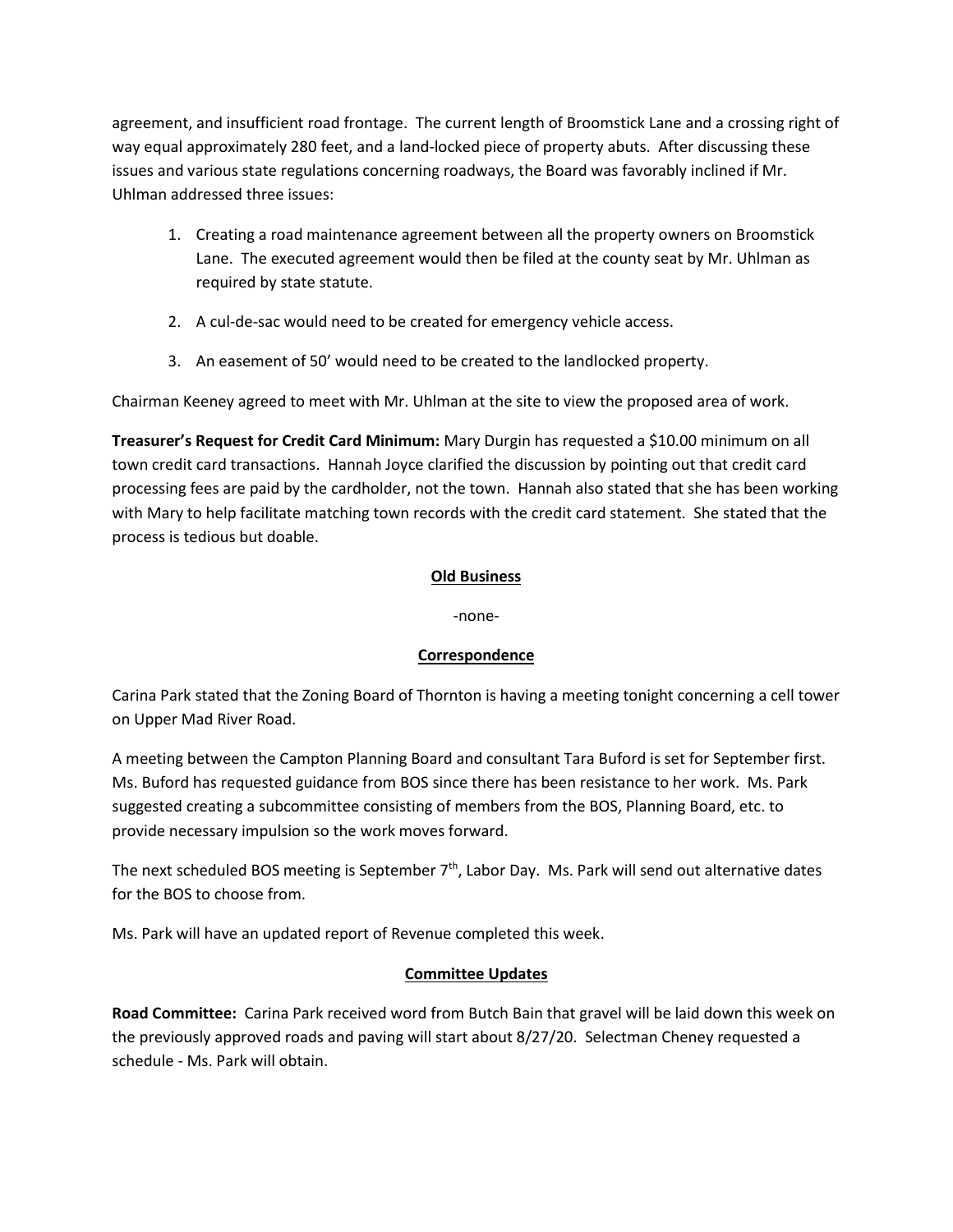**Deer Run Dam:** Selectmen Keeney and Kelly met at the site with Bob Durfee regarding concerns expressed about placement of riprap and property boundaries. Selectman Cheney asked about a property abutter's previously expressed concern regarding the fencing. Chairman Keeney stated that the riprap placement is within the appropriate boundary and no concerns have currently been expressed by the abutting property owner.

**Town Complex Driveway Repair:** Selectman Kelly stated that GMI's quote came in at approximately \$26,000. He believes that GMI's plan for repair is superior to the alternative one. Selectman Cheney agreed that GMI's plan appears to be the better one. Carina Park stated that sufficient funds were available from reserve funds and unanticipated revenue to pay for this project. Selectman Davis made a motion to accept the bid from GMI for repair of the town complex entryway. Selectman Kelly seconded the motion. Selectman Cheney moved that the motion be amended to include that the parking area of the snowmobile be repaired first, followed by repair of the entryway by GMI. The amended motion was seconded by Selectman Kelley and the amended motion was approved unanimously.

### **Board Concerns and Directives**

**Dan Boynton** – asked if Chairman Keeney had spoken with Ben Nugent about the questions posed during the last BOS meeting regarding the NH Fish and Game "Trout Unlimited" grant. Mr. Keeney said he had not. Selectman Boynton said that Mr. Nugent stated in an email that the culvert is to be placed near the intersection of Perch Pond and the Holderness town line. The proposed work would be done at the end of summer 2021 when the water level is low. Selectman Davis is going to reach out to Mr. Nugent so she can ask him questions directly.

**Bill Cheney** – none stated.

**Sharon Davis** – none stated.

**Craig Keeney** – none stated.

**Karl Kelly** – none stated.

#### **Privilege of the Floor**

Craig Engel stated that a recent grading of Windmill Road had not been rolled afterward, leaving large and sharp exposed rocks. Selectman Cheney responded that 6" crushed bank run is to be applied to Windmill Road this week. Claire Desjardins asked if the road would then be sprayed with calcium chloride afterward since it was extremely dusty. The selectmen responded that the road would be sprayed afterward and Butch Bain knows that it should be done soon after the gravel is laid.

In Public Session a motion was made to go into Non-Public Session under RSA 91-A: 3, II (a). The motion was seconded and with a roll call vote: aye; Selectman Davis, aye; Selectman Kelly, aye; Selectman Cheney, aye; Selectman Boynton, aye. The Board came out of non-public session at 7:16pm.

**-----**